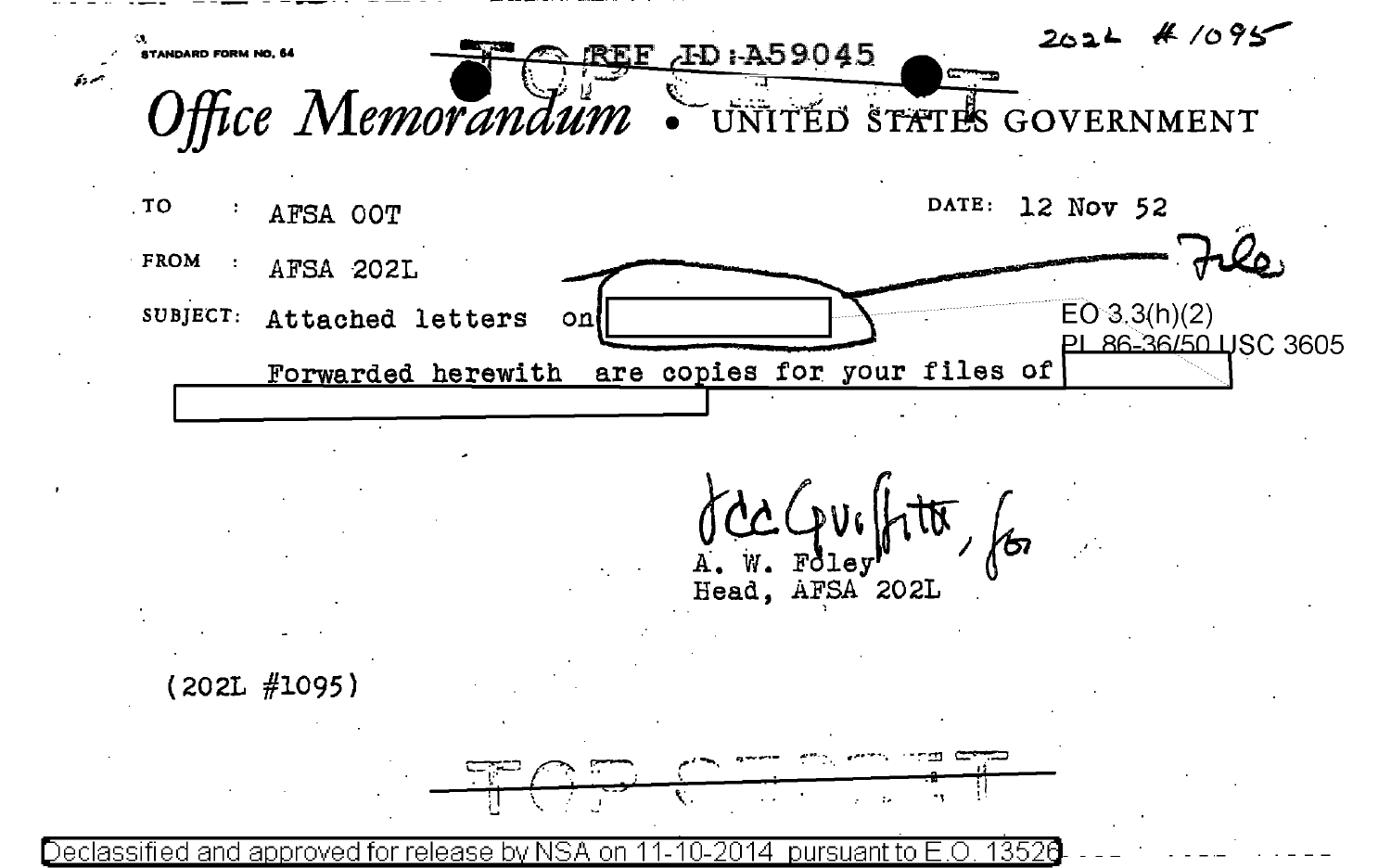REF ID: A59045

6 November 1952

| TO.                       | Capt. J. S. Harper, USN<br>Attn: Mr. A. W. Foley, AFSA-202L                                                                                                                 |
|---------------------------|-----------------------------------------------------------------------------------------------------------------------------------------------------------------------------|
| SUBJET:                   | $EQ$ 3.3(h)(2)                                                                                                                                                              |
| <i><b>REFERENCES:</b></i> | PL 86-36/50 USC 3605                                                                                                                                                        |
|                           | departs for<br>1. We have neen advised that<br>the United States about 7 Hovember 1952.                                                                                     |
| nent of Defense.          | 2. It is assumed that<br>projects among commercial companies, and possibly approach the Depart-                                                                             |
|                           | <b>3.</b> With regard to paragraph 2 of $ $<br>it is impossible to<br>comply with this proviso. as we are not informed as to<br>commercial activities in the United States. |

FOR THE DEPUTY DIRECTOR (PLANS):



 $\sim$   $\sim$   $\sim$   $\sim$   $\sim$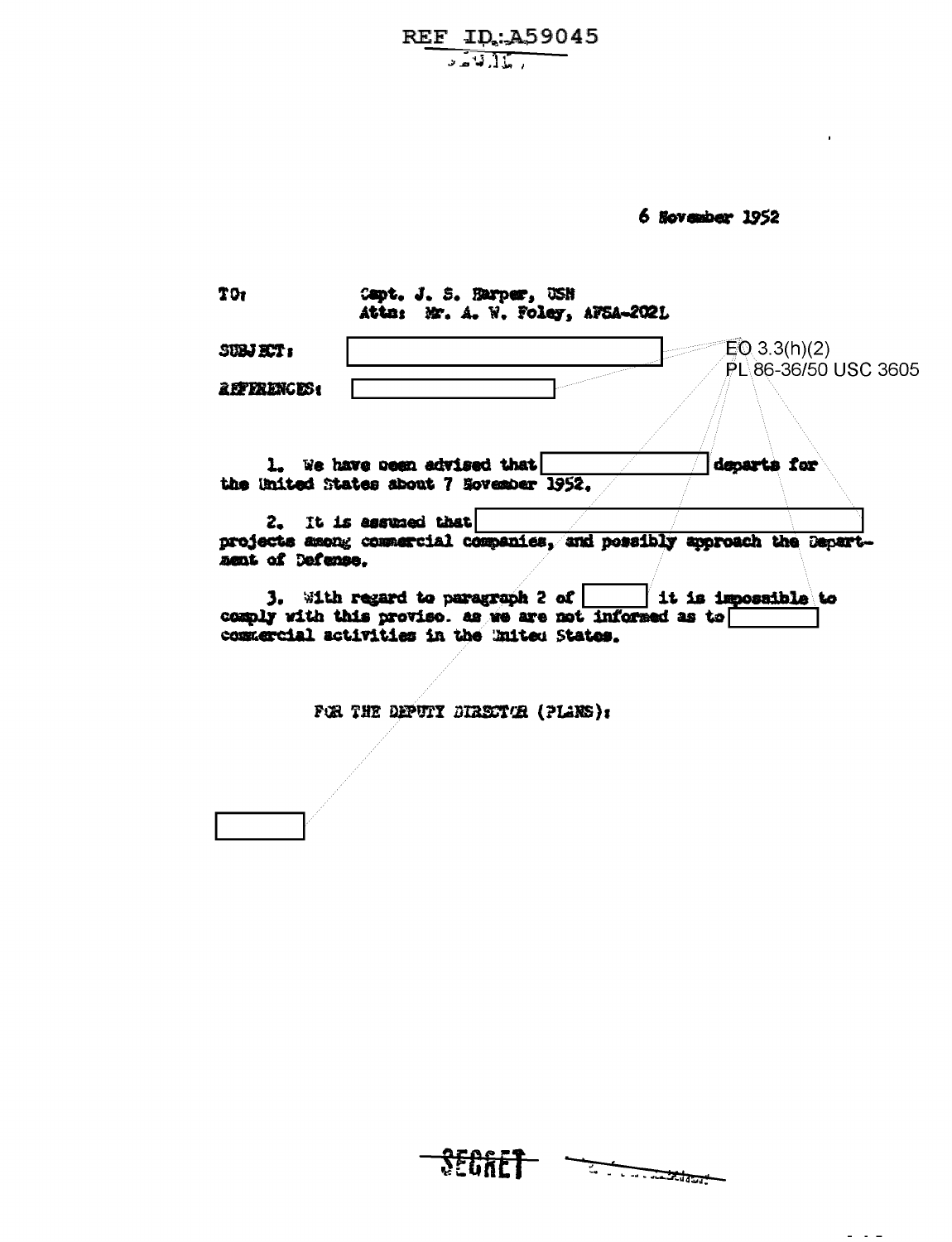$\frac{1}{2} \left( \frac{1}{2} \right) \frac{1}{2} \left( \frac{1}{2} \right) \frac{1}{2} \left( \frac{1}{2} \right)$  $.4/$ 623 ፱፻**, ID.: 459045**  $6.11$ 701110 9 October 1952 SUBJECT:  $EO 3.3(h)(2)$ PL\86-36/50 USC 3605 Deputy Director, Plans, CIA TO<sub>1</sub> Room 1401, Temporary J Building Washington 25. D. C. Attentions **OGA** 1. Reference is made to dated 1 October 1952, subject as above. 2. This Agency has no preference as to the American firm may deal, provided, however, that we be kept with which  $\Box$ informed as to American contacts, including names of any American firms involved and details of any arrangements made. There is no objection on the part of this Agency to з. projects in the U.S. Copy for Mr. friedman J. S. MARPER Captain, U.S. Navy Chief, Office of Operations <del>TAP</del>